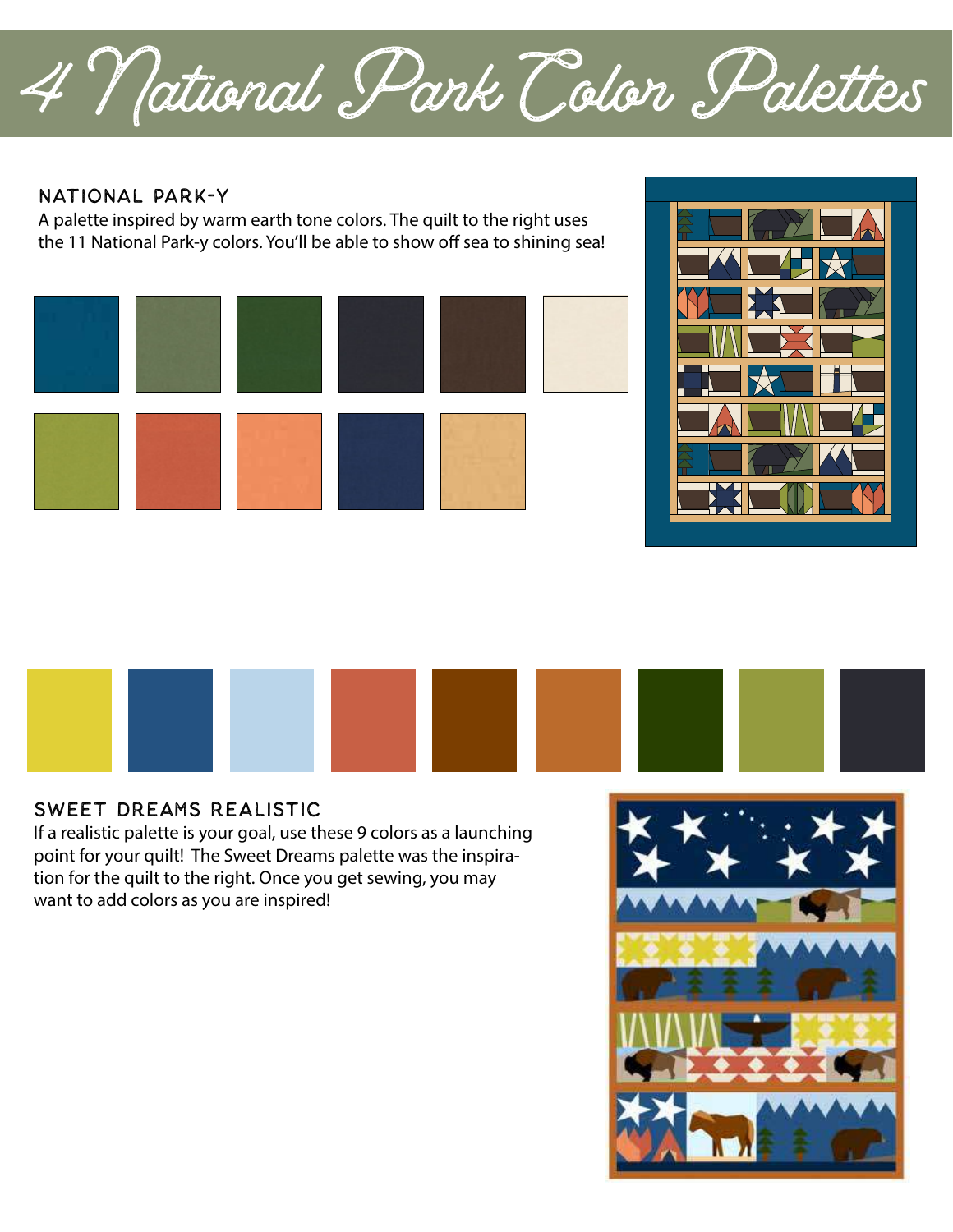# Bold Modern

Using these 8 colors will give your quilt a crisp, modern look!



## Muted Modern

These 9 colors will give your quilt a well loved, vintage feel!